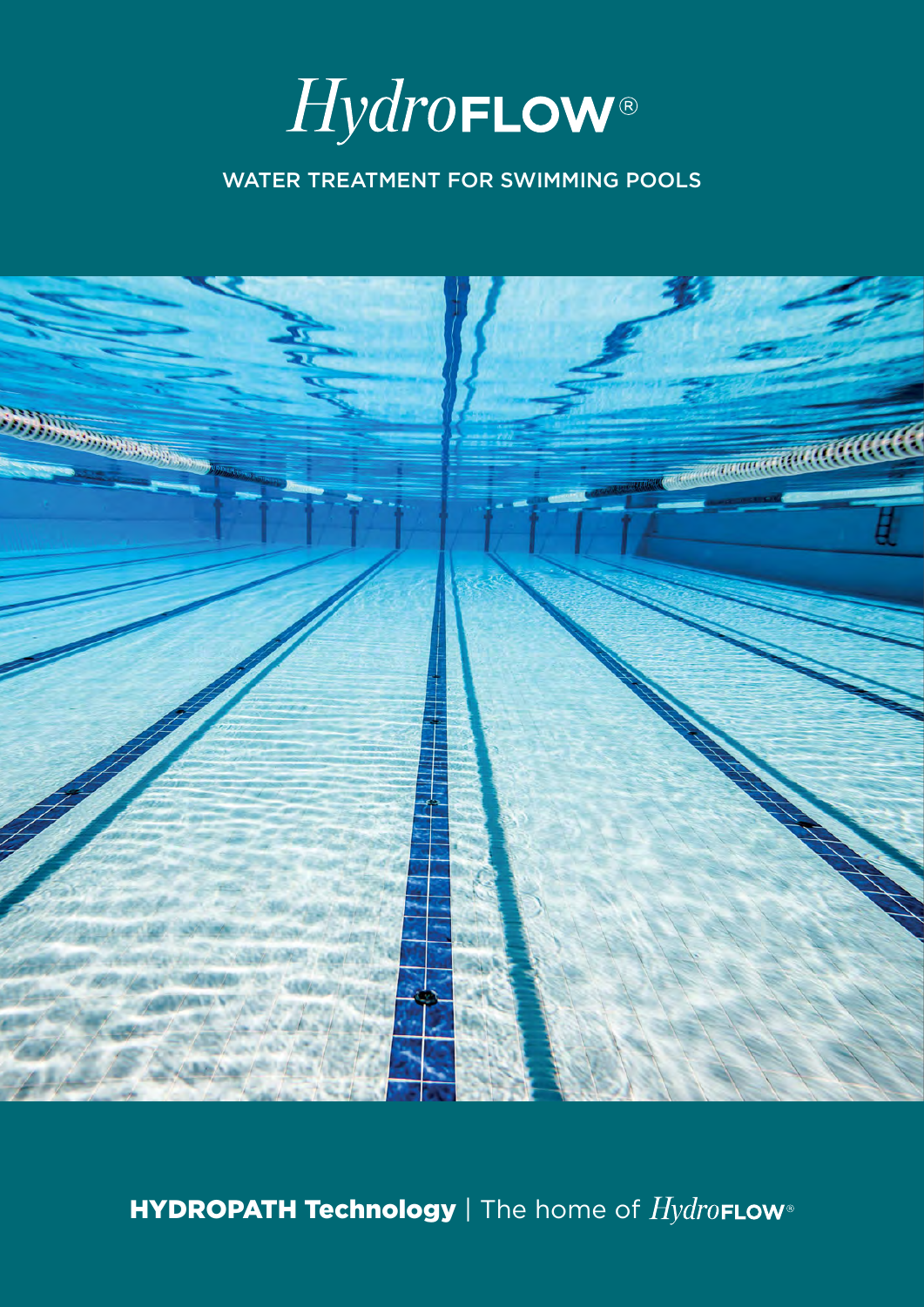Ensuring that water quality is at the highest level is an ongoing battle for operators of pools of any size, from Olympic pools and water parks to household spas. In any pool the two main challenges are maintaining efficient filtration of the water, and keeping the bacterial count low without adding too much chlorine.

HydroFLOW**®** uses non-chemical flocculation to help existing filters work more effectively. The water becomes clearer, and the filter itself becomes easier to clean. This means that the amount of water wasted on backwashing – and the energy and chemicals used to heat and treat it – can be dramatically reduced. Reductions in the total amount of backwashing and the savings on water, sewage and chemical charges can be huge. Additionally, as chloramine levels are lowered, the "Swimming Pool Smell" and eye irritation is also reduced.



# **CASE STUDY**

Cleaning the 3 sand filters took 21 min with a  $150m^3 / h$ pump and representing 4095m<sup>3</sup> of water per year. They installed a HydroFLOW® P Range unit to reduce the level of backwash required and the associated costs.

## WATER TREATMENT IN SWIMMING POOLS



## COLMAR STADE NAUTIQUE POOLS, FRANCE

The Colmar Stade Nautique complex consists of a total of 5 pools, indoor and out, including an Olympic pool and a sports pool.

They were having issues with profitability, particularly due to costs associated with the large amounts of backwash required for their filters.

### **PROBLEM**

#### **RESULTS**

Backwash was reduced by 50%, chlorine by 15% and 41,275 kWh of heating energy saved per year.



## OUR CUSTOMERS SAY

"Just one month since the installation we are noticing a considerable saving in chemicals, less consumption of chlorine and less consumption of pH regulators while maintaining required levels. Water quality is noticeable both in the pool and showers"

#### **Club Gimnas Manacor, Spain.**

"After three days from installation, the unit had the pool water looking crystal clear without the smell. The unit was then tested by being removed from the pool, and within three days the pool had returned to its previous state and the complaints returned"

**Property Manager, Family Tree Apartments, USA.**

# **RESULTS**









**SAVED PER YEAR**